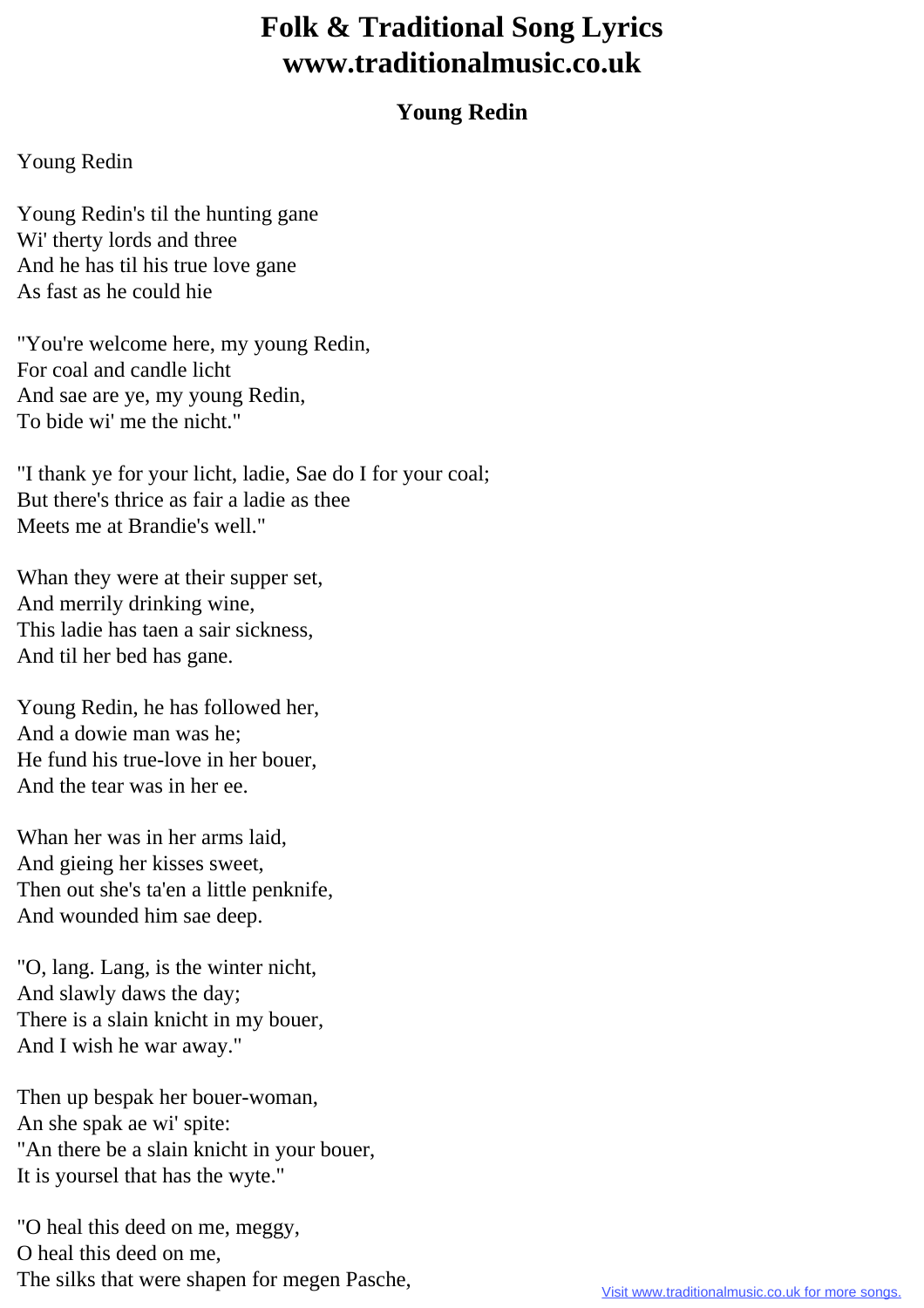They sall be sewed for thee."

"O I hae heal'd on my mistress A twalmonth and a day, And I hae heal'd on my mistress Mair than I can say.'

They've booted him, and they've spurred him, As he was wont to ride: a huntin horn round his neck, And a sharp sword by his side: In the deepest place o' Clyde's water, It's there they've made his bed.

Sine up bespak the wylie parrot, As he sat on the tree, "And hae ye kill'd him young Redin, Wha ne'er had love but thee!"

"Come doun, come doun, ye wylie parrot, Come doun into my hand; Your cage sall be o' the beaten gowd, When now it's but the wand."

"I winna come doun, I canna come doun, I winna come doun to thee, For as ye've dune to young Redin, Ye'll do the like to me; Ye'll thraw my head aff my hause-bane, And throw me in the sea."

O there cam seekin young Redin, Monie a lord and knicht, And there cam seekin young Redin, Monie a ladie bricht.

And they hae til his true-love gane, Thinking he was wi' her

...

...

"I hae not seen him, young Redin, Sin yesterday at noon, He turned his stately steed about, And hied him through the toun.

"But ye'll seek Clyde's water up and doun, Ye'll seek it out and in, I hae not seen him, young Redin,